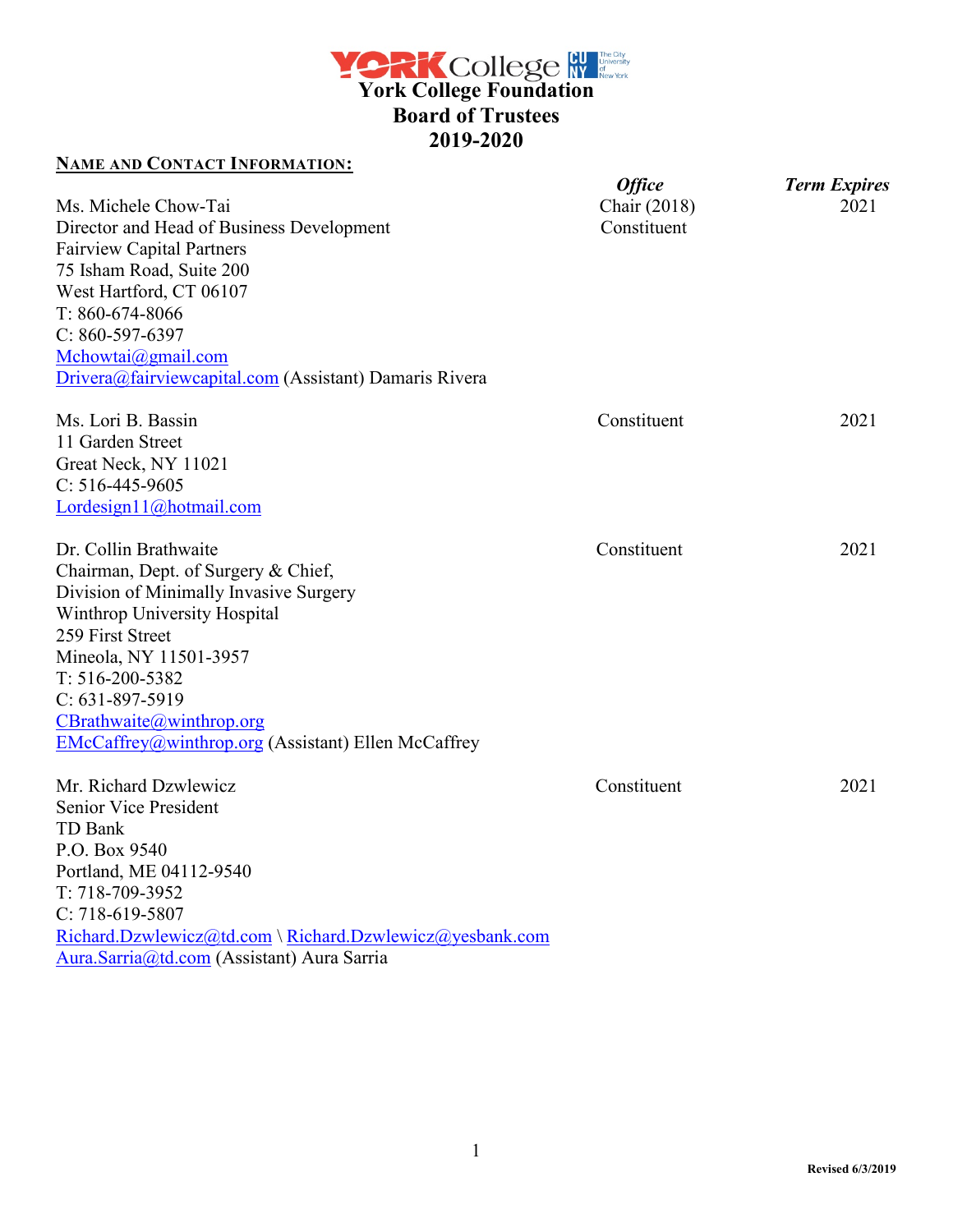Dr. Berenecea J. Eanes Ex-Officio Interim President York College 94-20 Guy R. Brewer Blvd., AC-2H02 Jamaica, NY 11451 T: 718-262-2350 F: 718-262-2352 [Bjeanes@york.cuny.edu](mailto:Bjeanes@york.cuny.edu) [Sadams@york.cuny.edu](mailto:Sadams@york.cuny.edu) (Assistant) Sandra Adams

Hon. George Grasso Constituent 2021 Criminal Court of the City of New York 5106 Overbrook Street Little Neck, NY 11362 T: 347-404-9448 [Georgeregina@hotmail.com](mailto:Georgeregina@hotmail.com) Mr. Thomas J. Grech 2021 Executive Director Queens Chamber of Commerce 75-20 Astoria Blvd., Suite 140 Jackson Heights, NY 11370 T: 718-898-8500 [Tgrech@queenschamber.org](mailto:Tgrech@queenschamber.org) \ [Tom\\_grech@hotmail.com](mailto:Tom_grech@hotmail.com) Mr. Anthony Hill Constituent 2019 Con Edison 5917 Junction Blvd., 2nd Floor Elmhurst, NY 11373 T: 718-425-6854 [Hillant@coned.com](mailto:Hillant@coned.com) Dr. Chris C. Hsu Director and CUNY Aviation Institute Professor Constituent 2020 York College 94-20 Guy R. Brewer Blvd., AC-4G04G Jamaica, NY 11451 T: 718-262-2513 [CHsu@york.cuny.edu](mailto:CHsu@york.cuny.edu) Dr. Che-Tsao Huang Constituent 2021 342 Arleigh Road Douglaston, NY 11363 T: 718-281-4721  $Huang@york.cuny.edu \ \ \ \nChetsaohuang@gmail.com$  $Huang@york.cuny.edu \ \ \ \nChetsaohuang@gmail.com$  $Huang@york.cuny.edu \ \ \ \nChetsaohuang@gmail.com$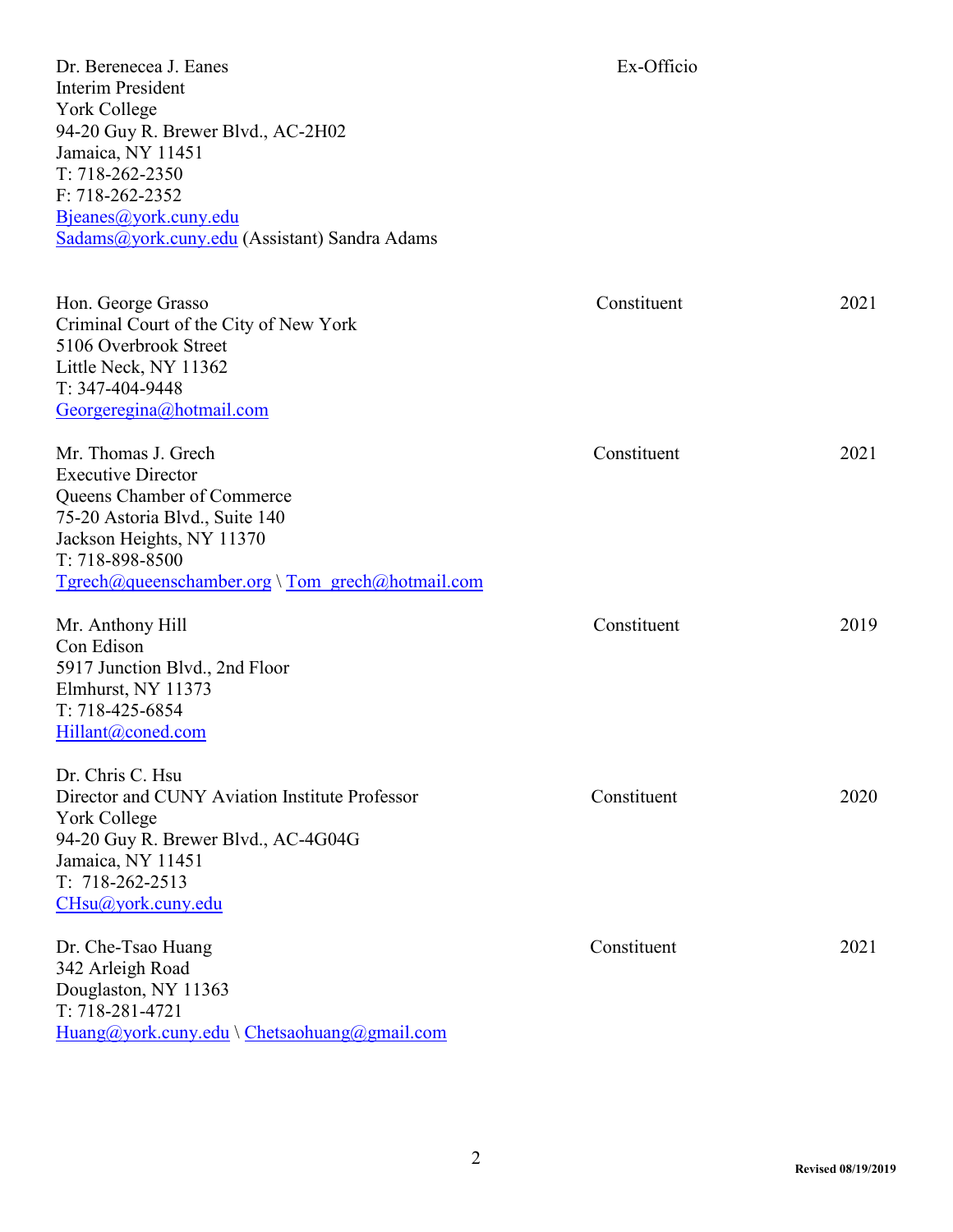| Ms. Hope Knight<br>President and CEO<br>Greater Jamaica Development Corp.<br>90-04 161st Street<br>Jamaica, NY 11432<br>T: 718-291-0282<br>Hknight@gjdc.org<br>Tmcrae@gjdc.org (Assistant) Tina McRae                                           | Constituent | 2019 |
|-------------------------------------------------------------------------------------------------------------------------------------------------------------------------------------------------------------------------------------------------|-------------|------|
| Mr. Patrick A. Lespinasse<br>120-32 83rd Ave., Apt. 3B<br>Kew Gardens, NY 114515<br>$T: 518 - 427 - 7350$<br>$C: 202-669-1724$<br>Patlespinasse@gmail.com                                                                                       | Constituent | 2019 |
| Ms. Michelle D. Mack-Corley<br>President Alumni Association<br>York College<br>94-20 Guy R. Brewer Blvd., AC-4E03<br>Jamaica, NY 11451<br>$T: 718 - 262 - 2420$<br>Mmack@york.cuny.edu                                                          | Constituent | 2021 |
| Angela Outlar Matheny<br>Head of Diverse Manager Equity<br><b>Colonial Consulting LLC</b><br>750 Third Avenue, 20th Floor<br>New York, NY 10017<br>T: 212-218-4900<br>$AMatheny @colonial consulting.com \setminus Matheny. angle a @gmail.com$ | Constituent | 2021 |
| Dr. Panayiotis Meleties<br>Provost<br>York College<br>94-20 Guy R. Brewer Blvd., AC-2H07<br>Jamaica, NY 11451<br>T: 718-262-2806<br>Pmeleties@york.cuny.edu                                                                                     | Ex-Officio  |      |
| Dr. Ashok Gajanan Nigalaye<br>77 Point View Parkway<br>Wayne, NJ 07470<br>T: 973-686-7773<br>Agnigalaye@gmail.com                                                                                                                               | Constituent | 2021 |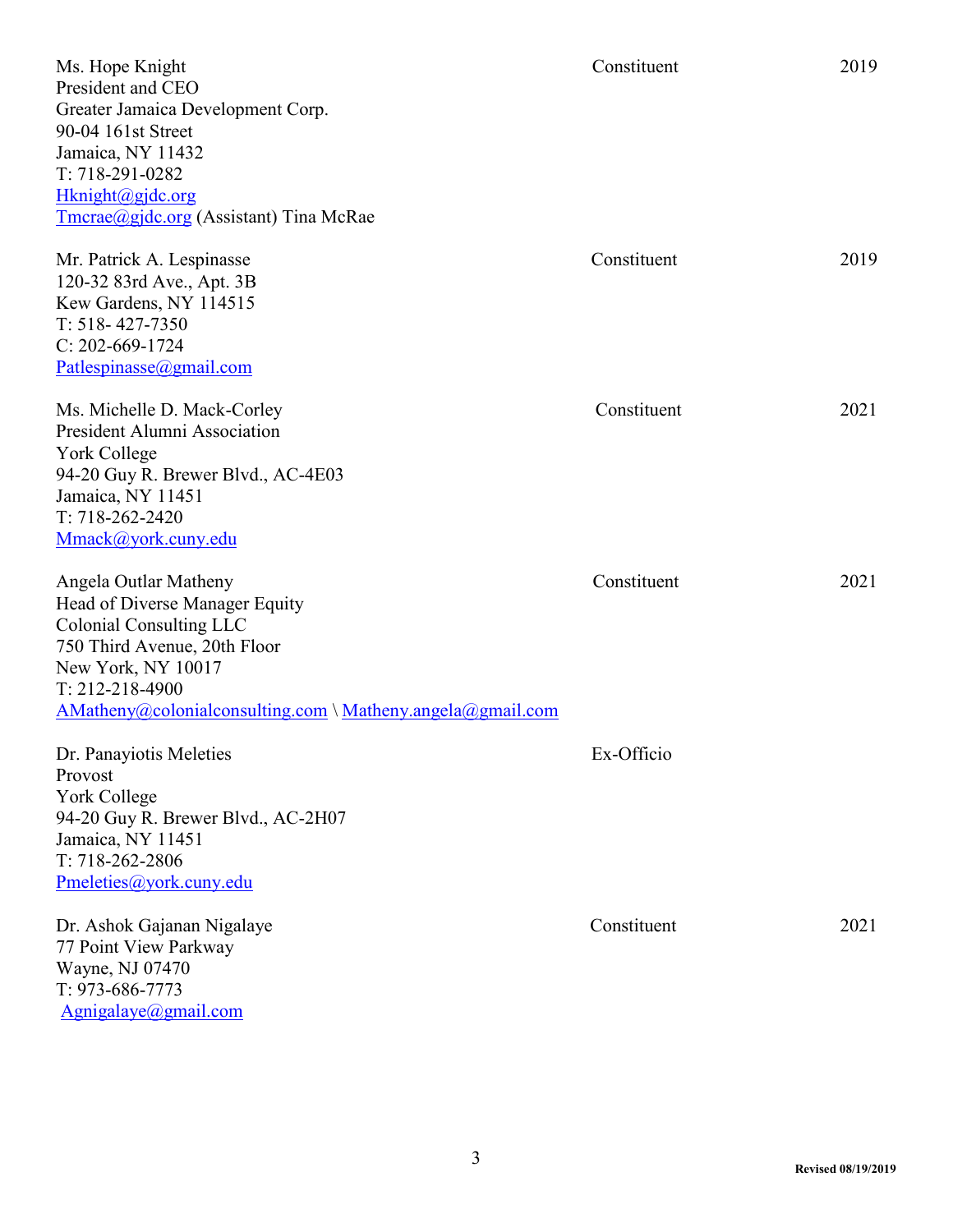| Mr. Ismael Perez<br>Assistant Vice President Planning & Budget<br>York College<br>94-20 Guy R. Brewer Blvd., AC-2H06<br>Jamaica, NY 11452"<br>$T: 718 - 262 - 2013$<br>IPerez@york.cuny.edu<br>NWilliams11@york.cuny.edu (Assistant) Nicole Williams                          | Ex-Officio  |      |
|-------------------------------------------------------------------------------------------------------------------------------------------------------------------------------------------------------------------------------------------------------------------------------|-------------|------|
| Mr. Juan M. Santiago<br>Manager Customer & Community Management<br>National Grid<br>One Metro Tech Center, 15 West<br>Brooklyn, NY 11201<br>T: 929-324-5314<br>$C: 917-418-2453$<br>Juan.Santiago@nationalgrid.com                                                            | Constituent | 2019 |
| Ms. Elizabeth Segal<br>Regional Vice President, External Affairs, NYC<br>AT&T<br>1 Rockefeller Plaza, 18th Floor<br>New York, NY 10020<br>T: 212-205-0682<br>Es4031@att.com                                                                                                   | Constituent | 2021 |
| Ms. Michelle Stoddart<br>Director of PR and Community Development<br><b>Resorts World Casino NYC</b><br>T: 718-215-2984<br>$C: 917 - 584 - 4093$<br>Michelle.stoddart@rwnewyork.com                                                                                           | Constituent | 2020 |
| Mr. Shereitte C. Stokes, III<br>Vice President Institutional Advancement<br>York College<br>94-20 Guy R. Brewer Blvd., AC-2H03<br>Jamaica, NY 11451<br>$T: 718-262-5191$<br>$C: 615 - 585 - 5008$<br>Sstokes1@york.cuny.edu<br>Jscott2@york.cuny.edu (Assistant) Janine Scott | Ex-Officio  |      |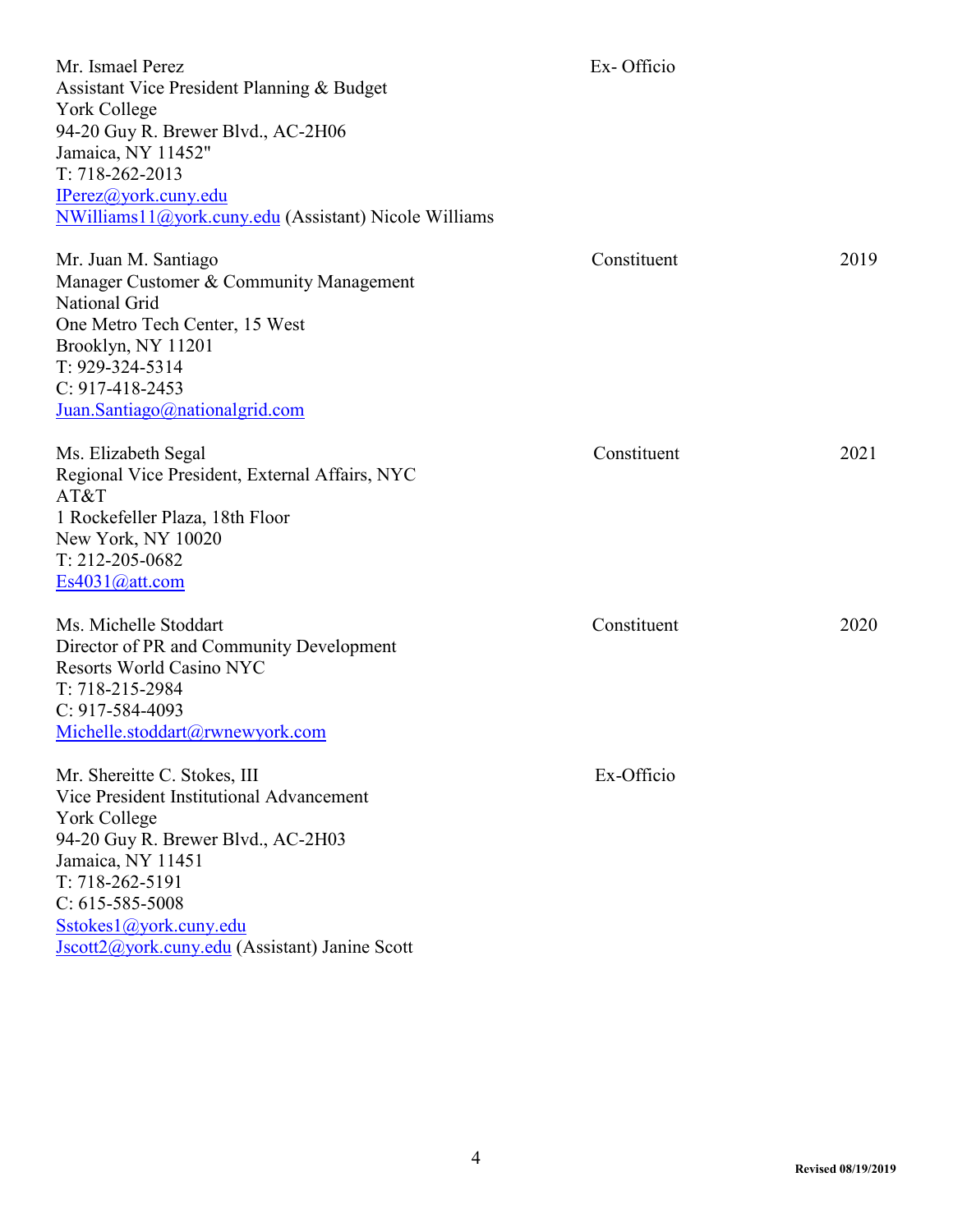Dr. Valerie Taylor-Haslip 2020 Nursing Department Chair York College 94-20 Guy R. Brewer Blvd., SC-110B Jamaica, NY 11451 T: 718-262-2055 C: 516-302-3663 [Vtaylorhaslip@york.cuny.edu](mailto:Vtaylorhaslip@york.cuny.edu)

Mr. Ronald C. Thomas Ex-Officio VP Administration/Chief Operating Officer York College 94-20 Guy R. Brewer Blvd., AC-2H06 Jamaica, NY 11451 T: 718-262-2104 [Rthomas@york.cuny.edu](mailto:Rthomas@york.cuny.edu) [Staggart@york.cuny.edu](mailto:Staggart@york.cuny.edu) (Assistant) Serena Taggart

Dr. Margaret Vendryes Constituent 2021 Performing & Fine Arts Chair 94-20 Guy R. Brewer Blvd., AC1A02 Jamaica, NY 11451 T: 718-262-3797 [MVendryes@york.cuny.edu](mailto:MVendryes@york.cuny.edu)

Mr. Ray Warren 2021 President Telemundo Sports 1 Telemundo Way Miami, FL 33182 T: 786-585-7185 C: 646-296-7946 [Ray.warren@nbcuni.com](mailto:Ray.warren@nbcuni.com) [Celsa.villareal@nbcuni.com](mailto:Celsa.villareal@nbcuni.com) (Assistant) Celsa Villarreal

### **HONORARY**

Mr. George Aridas Sr. Vice President Albanese Organization, Inc. 1050 Franklin Avenue Garden City, NY 11530 T: 516-746-6000 C: 516-807-8947 [Gpa@albaneseorg.com](mailto:Gpa@albaneseorg.com)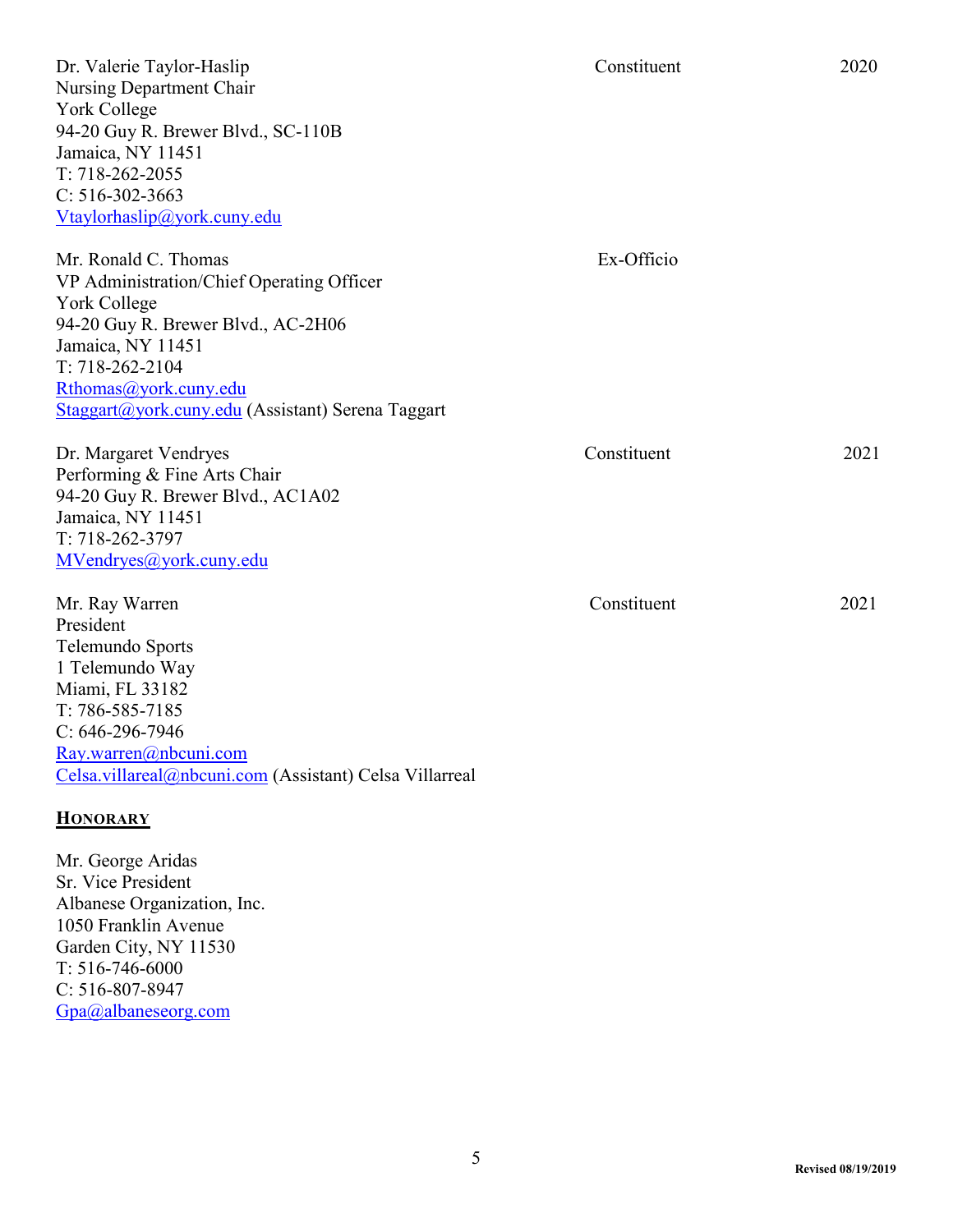Ms. Susan M. Deutsch 524 Ash Point Drive Owls Head, ME 04854 T: 914-478-2844 C: 914- 357-1723 [Susanmdeutsch@gmail.com](mailto:Susanmdeutsch@gmail.com)

Mr. James E. Fagan, Jr. 59 Sammis St. Huntington, NY 11743 T: 516-536-9195 C: 631-962-2752 [Jimfaganjr@aol.com](mailto:Jimfaganjr@aol.com)

Rev. Floyd H. Flake 110-31 Merrick Blvd. Jamaica, NY 11433 T: 718-206-4600 ext. 3070 [Tarap@allencathedral.com](mailto:Tarap@allencathedral.com)

Mr. Patrick T. MacKrell President/CEO NY Business Development Corp 50 Beaver Street Albany, NY 12207 T: 518-463-2268 [Mackrell@nybdc.com](mailto:Mackrell@nybdc.com)

Mr. Cruz Russell 135 Jewett Avenue Jersey City, NJ 07304 T: 917-363-8667 C: 917-838-2096 [Cruzrussell41@gmail.com](mailto:Cruzrussell41@gmail.com)

Hon. Claire Shulman Economic Development Flushing Willets Point Corona Local Development Corp. 136-65 Roosevelt Avenue, 2nd Floor Flushing, NY 11354 T:718-961-2610 [Claireshulman@gmail.com](mailto:Claireshulman@gmail.com)

Mr. Jeff Spiritos Spiritos Properties 276 Riverside Drive, #8E New York, NY 10025 C: 917-453-2288 [Jspiritos@yahoo.com](mailto:Jspiritos@yahoo.com)